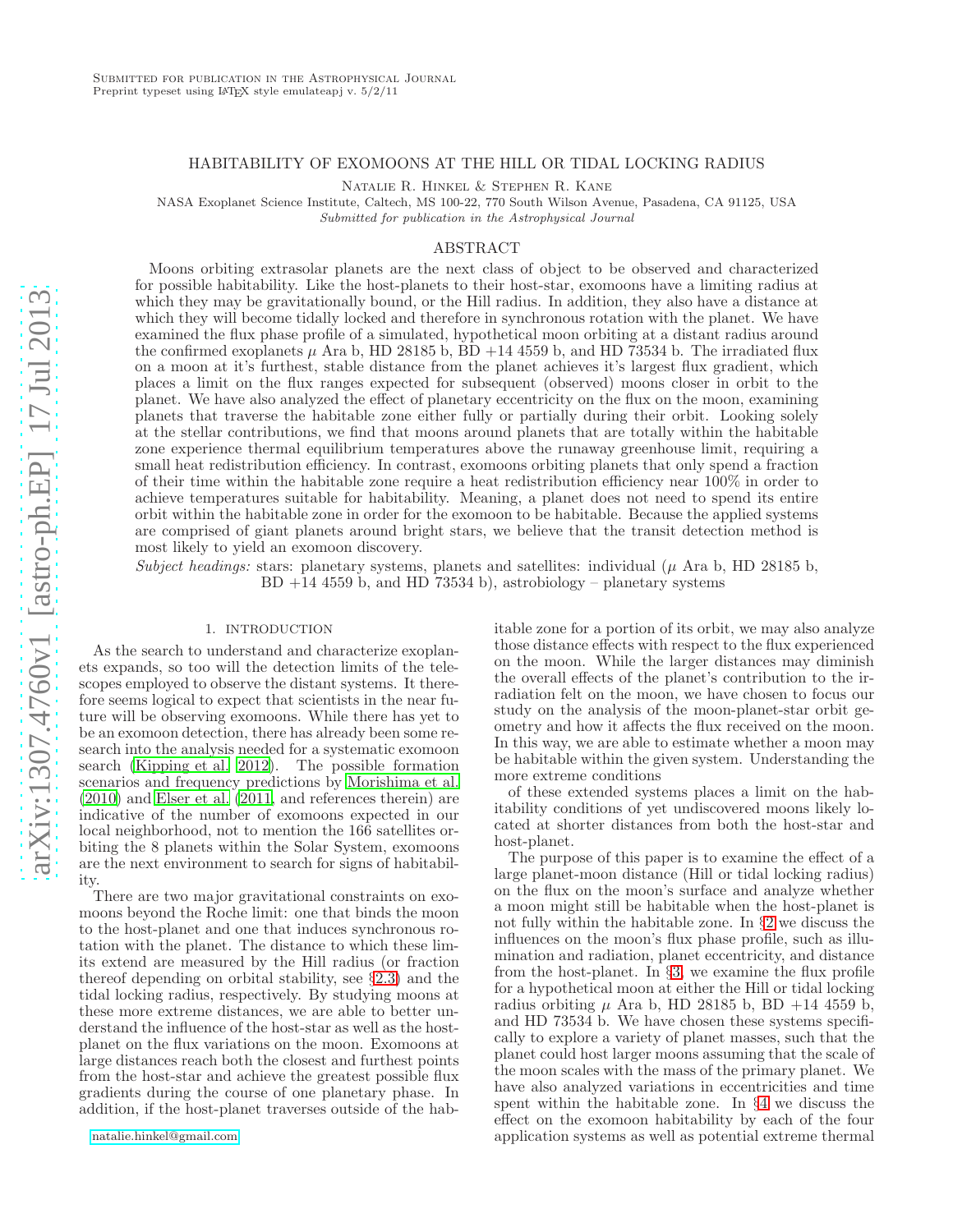contributions from the host planet on the exomoon. In §[5](#page-8-0) we discuss the possibility of future detections for exomoons using modern techniques. Finally, we summarize our results in §[6.](#page-9-0)

### 2. EXOMOON FLUX DEPENDENCIES

<span id="page-1-0"></span>One of the major components to habitability on an exomoon, similar to that on a planet, is the flux range experienced by the moon. The flux is influenced by the luminosity of the host-star, the distance of the planetmoon system to the star, and the distance of the moon to the planet. We discuss how these major contributors effect the moon flux below.

#### 2.1. *Illumination and Radiation*

<span id="page-1-2"></span>In order to take into account multiple sources of radiation, [Heller & Barnes \(2013\)](#page-10-3) developed a model that determines the effect of stellar illumination, light from the star reflected off of the planet, the planet's thermal radiation, and tidal heating on the surface of an exomoon. Their code allowed for the specification of a variety of system parameters, such as stellar host-mass  $(M_s)$ , planet mass  $(M_p)$ , moon mass  $(M_m)$ , star radius  $(R_s)$ , planet radius  $(K_p)$ , stellar effective temperature  $(T_{eff})$ , bond albedo of the planet  $(\alpha_p)$ , rock-to-mass fraction of the moon  $(rmf)$ , semi-major axis of the planet to the star  $(a_{sp})$ , eccentricity of the planet  $(e_{sp})$ , semi-major axis of the moon about the planet  $(a_{pm})$ , eccentricity of the moon's orbit  $(e_{pm})$ , inclination of the moon with respect to the planet  $(i)$ , and orientation of the inclined orbit with respect to the periastron  $(\omega)$ . With these prescriptions, they were able to calculate the total flux received on the moon during one moon orbital phase (or "phase curves"), the average flux with respect to the moon's latitude and longitude after one complete planet revolution (or "flux map"), as well as the physical orbit of the planet and moon as they orbit the host-star (or "orbital path").

While the [Heller & Barnes \(2013\)](#page-10-3) code was very extensive and thorough, there are some limitations to the possible applications. For example, the authors assumed that the heat from gravitationally-induced shrinking of the gaseous planet was negligible compared to the stellar luminosity. In a similar vein, the ratio of the period of the moon about the planet  $(P_{pm})$  to the period of the planet about the star  $(P_{sp})$  follows,  $P_{pm}/P_{sp} \lesssim 1/9$ , as per [Kipping \(2009](#page-10-4)) – see §[2.3](#page-2-0) for more discussion. Also, the moon is assumed to be in a relatively circular orbit due to the effects of tidal heating dampening the orbital eccentricities, unless the moon is perturbed by the interactions with other bodies. In their paper, [Heller & Barnes \(2013\)](#page-10-3) explored  $e_{pm} \leq 0.05$ . Finally, all moons are assumed to be tidally locked, the moon never experiences a penumbra from the planet,  $M_p \gg M_m$ , and both atmospheric and geologic contributions are ignored. We suggest the reader confers with the original paper for a more thorough description of the techniques and simplifications employed by [Heller & Barnes \(2013\)](#page-10-3).

Using their publicly available code (see their Appendix C), we were able to adjust their methodology to calculate the average flux experienced on the moon's surface (across all latitudes and longitudes) over the course of one planet revolution. The flux experienced on the moon was calculated assuming blackbody radiation emitted by the star. In Fig. [1](#page-1-1) we show a year-averaged flux profile



<span id="page-1-1"></span>Fig. 1.— Flux phase profile of an example Earth-sized moon orbiting a Jupiter-sized planet, at 1 AU from the Sun, for one year. Because of the large range covered by the thermal, reflective, and stellar fluxes, we have broken the plot into two range regimes, to emphasize the contribution of all parts to the total flux. The planet's orbit has an eccentricity of 0.0. The inclination of the moon to the planet is  $i = 0^\circ$  and the planet-moon semi-major axis is 0.01 AU. The average total flux variation on the moon is given in the top left corner.

for an example system featuring an Earth-sized moon orbiting a Jupiter-sized planet, at 1 AU from the Sun. The different color lines show heat contributions from the star (orange), planetary reflection (blue), and planetary thermal emission (red) which are summed to the total (purple). We have split the figure into two flux-range regimes in order to better illustrate the contribution from all three sources, while noting that all three components (stellar, reflective, and thermal) lead to the total. The average total flux oscillation experienced on the moon as a result of its orbit around the planet is given in the top left corner of the plot. Details of this example system are found in Table [1,](#page-10-5) such that the eccentricity of the planet  $e_{sp} = 0.0$ . The inclination of the moon is  $i = 0°$  and the planet-moon semi-major axis is 0.01 AU. The moon's orbit has an eccentricity of  $e_{pm} = 0.0$ , meaning that tidal heating has no effect on the flux of the moon. The total flux of the moon in Fig. [1](#page-1-1) is dominated by the stellar luminosity, with smaller oscillations due to the revolution of the moon about the planet, as can be seen in the reflected light off the planet.

### 2.2. *High Eccentricity*

As the number of confirmed exoplanets increases, so does the ability to characterize the systems and determine widespread patterns. The eccentricity of the hostplanet has a direct consequence on the flux on the exomoon, since it affects the distance between the host-star and the planet-moon system, as studied by [Heller \(2012](#page-10-6)). Figure [2](#page-3-0) (left) shows all of the confirmed RV exoplanets with measurements for both planet mass and eccentricity, totaling 441 planets. Overlaid on the plot are the median (red) and mean (green) masses as determined for 0.1 eccentricity bins. The median within a bin rules out outlier masses and the mean determines the average per bin. Both trends indicate that as eccentricity increases until  $e_{sp} \sim 0.7$ , planet mass increases. For  $e_{sp} > 0.7$ ,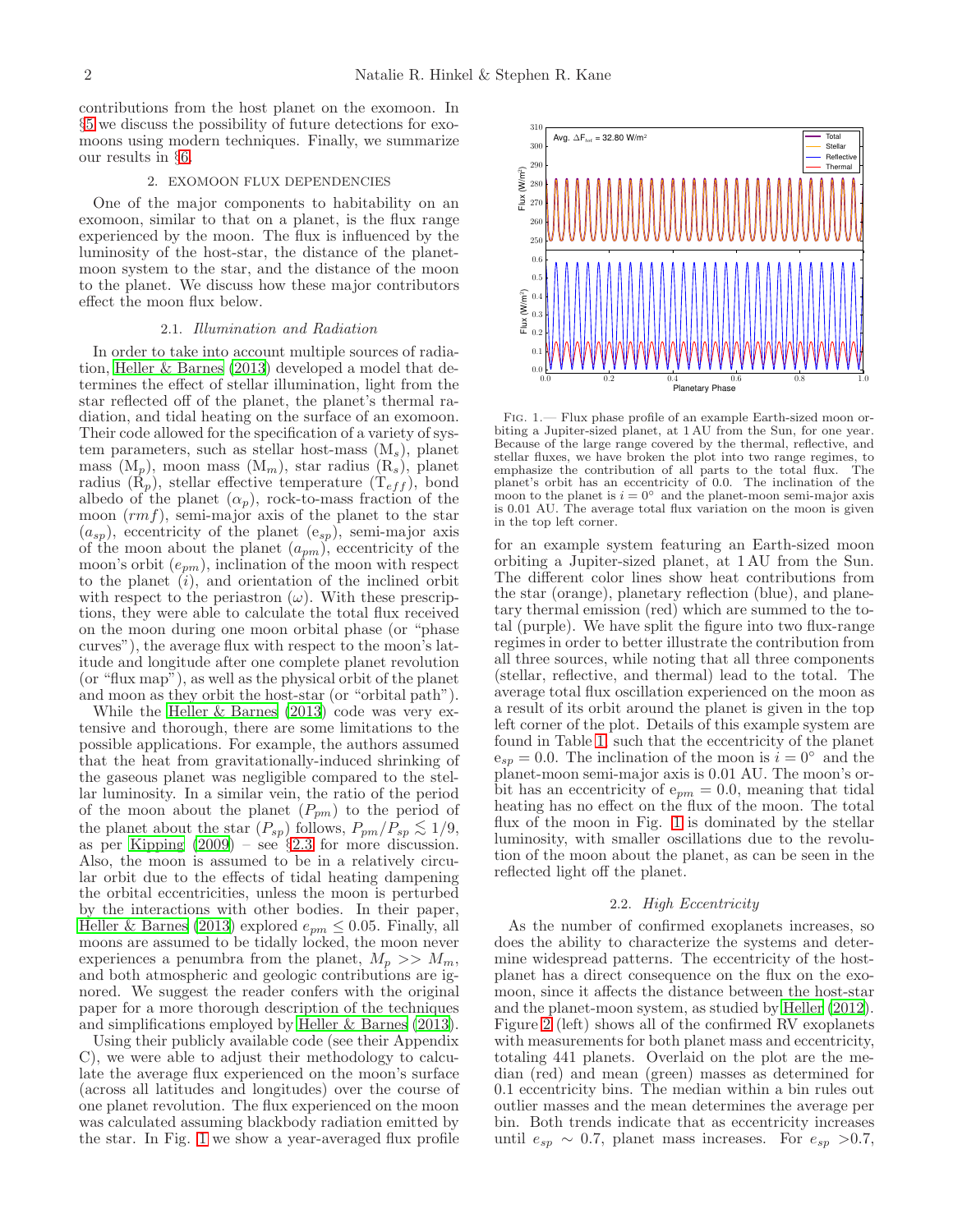planet mass tends to decrease. The RV-technique is biased toward the lower-eccentricity planets, such that the number of planets decreases with higher eccentricities. In addition, there is also a bias in observing higher mass planets. Despite these idiosyncrasies in the data, we wish to study what is currently considered a "typical" system in the high-eccentricity regime, bearing in mind that this definition may change in the future.

We continue with the example system in Fig. [2](#page-3-0) (right), where we have changed the eccentricity,  $e_{sp} = 0.4$ , which is on par for a more massive planet. The high eccentricity dominates the moon's flux phase profile such that it is clear when the planet-moon system is at periastron (planetary phase  $= 0.0$ ) and when it is at apastron (planetary phase  $= 0.5$ . Due to the close proximity of the planet-moon to the host-star, not only does the moon's flux start  $+500 \,\mathrm{W/m^2}$  higher than at low eccentricity (see Fig. [1\)](#page-1-1), but the average total small-scale flux variation is higher by  $28.08 \text{ W/m}^2$ . On the other hand, the average flux on the moon at low eccentricity is  $262 \text{ W/m}^2$  while at high eccentricity it is 283  $\text{W/m}^2$ , so not significantly different.

# 2.3. *Hill radius vs. Tidal Locking radius*

<span id="page-2-0"></span>The final system variable that has a large impact on the flux on the moon's surface is the distance between the planet and the moon, where the semi-major axis is  $a_{pm}$ . As we have seen in the previous two incarnations of our example system, a moon that is relatively close to the planet experiences somewhat small flux fluctuations as a result of its close orbit. Since there have not been any observations of exomoons to-date, we wish to explore the limits of gravitational influence on the moon.

We first consider the radius at which a moon is gravitationally bound to a planet, due to the influence of the nearby host-star, or the Hill radius:

$$
r_H = a_{sp} \chi \left( 1 - e_{sp} \right) \sqrt[3]{\frac{M_p}{3 M_s}}.\tag{1}
$$

Here  $\chi$  is an observational factor implemented to take into account the fact that the Hill radius is just an estimate and that other effects may impact the gravitational stability of the system. Following both [Barnes & O'Brien \(2002\)](#page-9-1) and [Kipping \(2009\)](#page-10-4), a conservative estimate is that  $\chi \leq 1/3$ . We choose to use  $\chi \sim 1/3$  such that  $P_{pm}/P_{sp} \lesssim 1/9$  [\(Domingos et al. 2006;](#page-9-2) [Kipping 2009\)](#page-10-4). Meaning, a moon beyond this cautious radius would be perturbed by tidal interaction with the star and would not be able to maintain a stable orbit around the planet.

Second, we look at the distance at which a planet's tidal influence induces the moon to become locked in a synchronous rotation. The tidal locking radius is defined as:

$$
r_{TL} \approx \left(\frac{3\,G\,M_p^2\,k_2\,R_m^5\,t_L}{\omega_0\,I\,Q}\right)^{1/6},\tag{2}
$$

where G is the gravitational constant,  $k_2 = 0.3$  is the second-order Love number,  $t_L$  is the timescale for the moon to become locked,  $\omega_0$  is the initial spin rate of the moon in radians per second,  $I \approx 0.4 M_m R_m^2$  is the moon's moment of inertia, and  $Q$  is the dissipation function of the moon [\(Peale 1977;](#page-10-7) [Gladman et al. 1996\)](#page-10-8).

From [Kasting et al. \(1993\)](#page-10-9), we take  $\omega_0 =$  one rotation per 13.5 hrs and  $Q = 100$  for a conservative estimate. Based on the present age of the Earth,  $t_L = 4.5$  Gyr.

In Fig. [3](#page-3-1) (left) we analyze the Hill and tidal locking radii with respect to planet mass in a log-log plot. The solid lines show the Hill radii for a variety of stellar masses, while the dashed lines give the tidal locking radius when  $t_L = 4.5$  Gyr (black) and 4.5 Myr (red). As planetary mass increases, so does the distance at which gravity keeps both the moon bound and tidally locked. We will be using the typically accepted value  $t_L = 4.5$ Gyr, but find it interesting to consider the range of values produced by altering this variable, especially with respect to the Hill radius, for different stellar masses. For all solar and planet masses at a distance of 1 AU, particularly the 1.0 M<sub>☉</sub> star and 1.0 M<sub>Jup</sub> planet in our example system, the Hill radius is smaller than the tidal locking radius when  $t_L = 4.5$  Gyr.

Revisiting our example system, we have plotted the flux profile with respect to planetary phase in Fig. [3](#page-3-1) (right). However, in this instance we have placed the planet near the Hill radius,  $r_H = 0.022$  AU, where  $a_{pm} =$ 0.02 AU. For this system, the orbit of the moon dominates the flux profile such that  $P_{pm}/P_{sp} = 1/10$ , which is within the bound determined by [Kipping \(2009](#page-10-4)) and Heller  $&$  Barnes (2013). The average total flux fluctuation,  $\sim 43.07 \text{ W/m}^2$ , is smaller in this example system compared to the same system at various planetary eccentricities, most likely as a result of the larger  $a_{pm}$ . The average total flux is also similar to the previous incarnations of the example system at 262 W/m<sup>2</sup>.

We have analyzed the hypothetical exomoon in three scenarios that only vary slightly from one another. When the eccentricity of the planet-moon system is large, the surface of the exomoon experiences much more extreme flux variations compared to a circular orbit. The average flux of the exomoon at a large eccentricity is also slightly larger at high eccentricity compared to  $e = 0$ . Comparatively, when the exomoon is placed at a distance further from the planet in accordance with the Hill (in this case) or tidal radius, the average flux on the surface is the same as the original scenario. In other words, the thermal and reflected radiation from the planet do not make a significant contribution to the flux range experienced on the moon, while the eccentricity of the planet-moon system results in an extreme range of fluxes and slightly higher average flux.

### 3. APPLICATIONS TO KNOWN SYSTEMS

<span id="page-2-1"></span>Using the techniques described in §[2,](#page-1-0) we analyze the flux profiles for hypothetical moons in known exoplanetary systems. In order to better compare the applications to each other, we maintain a similar planet-moon binary, where  $R_p = 1.0 R_{Jup}$ ,  $\alpha_p = 0.343$ ,  $M_m = 10 \times$  the mass of Ganymede = 0.25  $M_{\oplus}$ ,  $R_m$  = 0.68  $R_{\oplus}$ , moon  $rm f$  = 0.68,  $e_{pm} = 0.0$ ,  $i = 0^\circ$ , and  $\omega = 0^\circ$ . We have set the albedo of the planet and satellite equal to each other, similar to [Heller & Barnes \(2013](#page-10-3)). Only  $a_{pm}$  is varied between the systems per the Hill or tidal locking radius. The parameters for each application can be found in Table [1,](#page-10-5) while a pictorial view of each system are shown in Fig. [4](#page-4-0) with the calculated habitable zones in gray [\(Kopparapu et al. 2013\)](#page-10-10). In addition, we have plotted multiple stellar masses in the left-hand plots of Figs. [5](#page-5-0)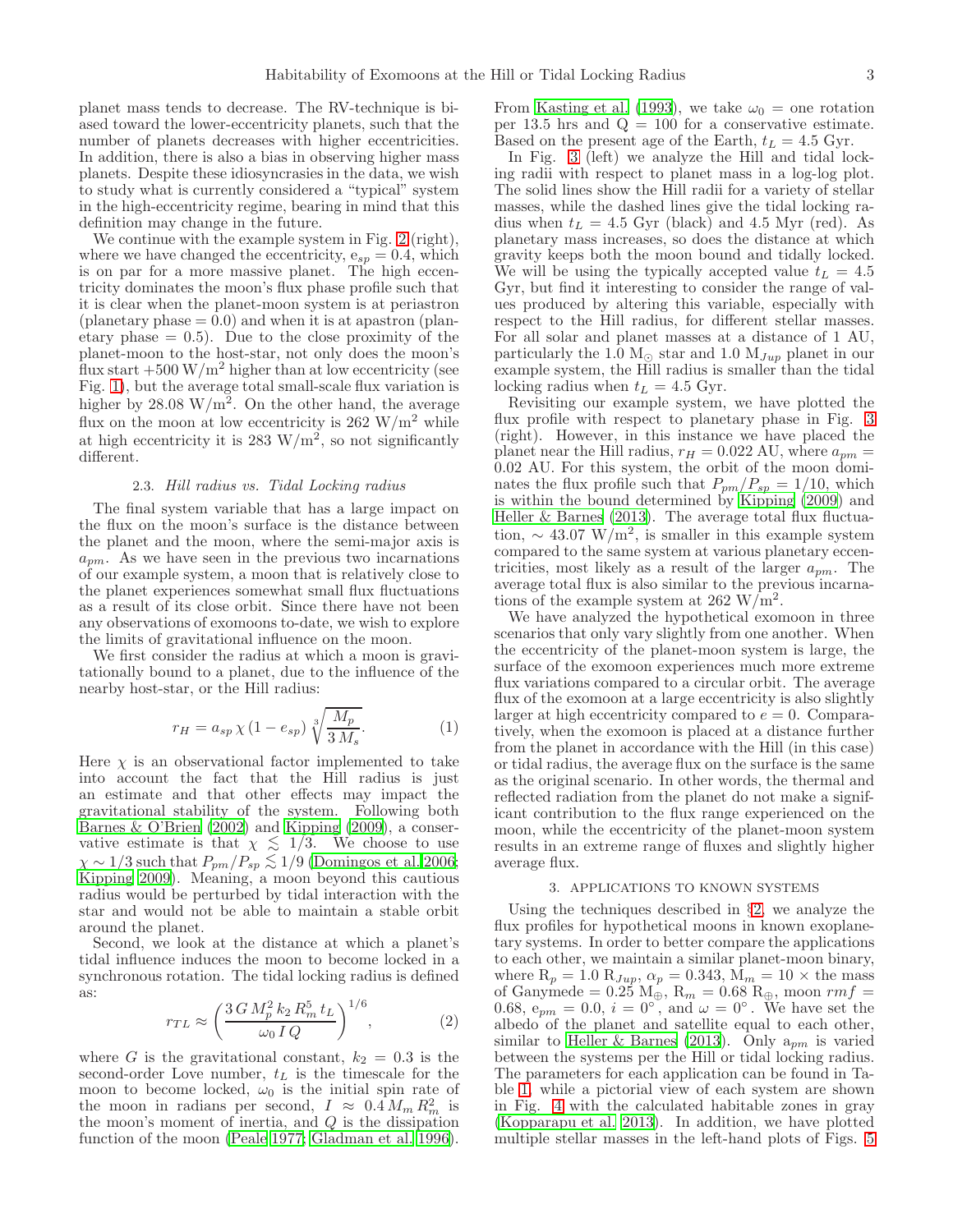

<span id="page-3-0"></span>FIG. 2.— On the left, the mass vs. eccentricity distribution of all confirmed exoplanets. The median (red) and mean (green) of the masses in eccentricity bins of 0.1 are overlaid to show the general increase of mass with eccentricity. The figure on the right is similar to Fig. [1,](#page-1-1) where the planet's eccentricity is now  $e = 0.4$ .



<span id="page-3-1"></span>FIG. 3.— On the left, planet mass at 1 AU as it pertains to the Hill radii with respect to different solar masses (solid lines) and tidal locking radii based on different timescales (dashed lines). To the right, similar to Fig. [1](#page-1-1) where the planet-moon semi-major axis is equivalent to the Hill radius for a  $1M_{\odot}$  star, or a = 0.02 AU.

– [8](#page-7-0) (despite the stellar masses within each system being well understood) in order to demonstrate how the Hill and tidal locking radii change given the orbital parameters of a system. By plotting all of the applications on the same scale, it is easier to understand the interplay between the two extreme radii for the various systems, especially in the case of HD 73534 b.

### 3.1. µ *Ara b*

The  $\mu$  Ara system contains four confirmed exoplanets around a 1.15  $M_{\odot}$  G3IV-V type-star [\(Pepe et al. 2007\)](#page-10-11), see Fig. [4](#page-4-0) (top) where the d-planet is too close to the host-star to be distinguished. While the c-planet is the most massive at 1.89  $M_{Jup}$ , it is also the furthest away such that  $a_{sp} = 5.34$  AU. The 1.746  $M_{Jup}$  b-planet is the only planet to be within the habitable zone, or between [1.22, 2.14] AU, for the entirety of its orbit, where  $a_{sp} =$ 

1.527 AU and  $e_{sp} = 0.128$ . We chose to study the  $\mu$  Ara system because of the presence of numerous, relatively massive, planets. The large mass of the b-planet results in a large Hill sphere which presents many possibilities for a moon system, both in terms of masses and moonplanet separations. In addition, the eccentricity of the b-planet is enough such that it may vary the equilibrium temperature of the planet-moon system by a substantial amount, while remaining fully within the habitable zone.

In Fig. [5](#page-5-0) (left) we explore the maximum distance that a hypothetical  $0.25 \text{ M}_{\oplus}$  moon could orbit stably and remain tidally locked. From the plot, the tidal locking radius is more dominant in this system, making the Hill radius for a near solar-mass star the limiting distance for the placement of the hypothetical moon. The Hill radius for  $\mu$  Ara b is  $r_H = 0.035$  AU, therefore, to ensure the planet is fully within the Hill sphere,  $a_{pm} = 0.03$  AU.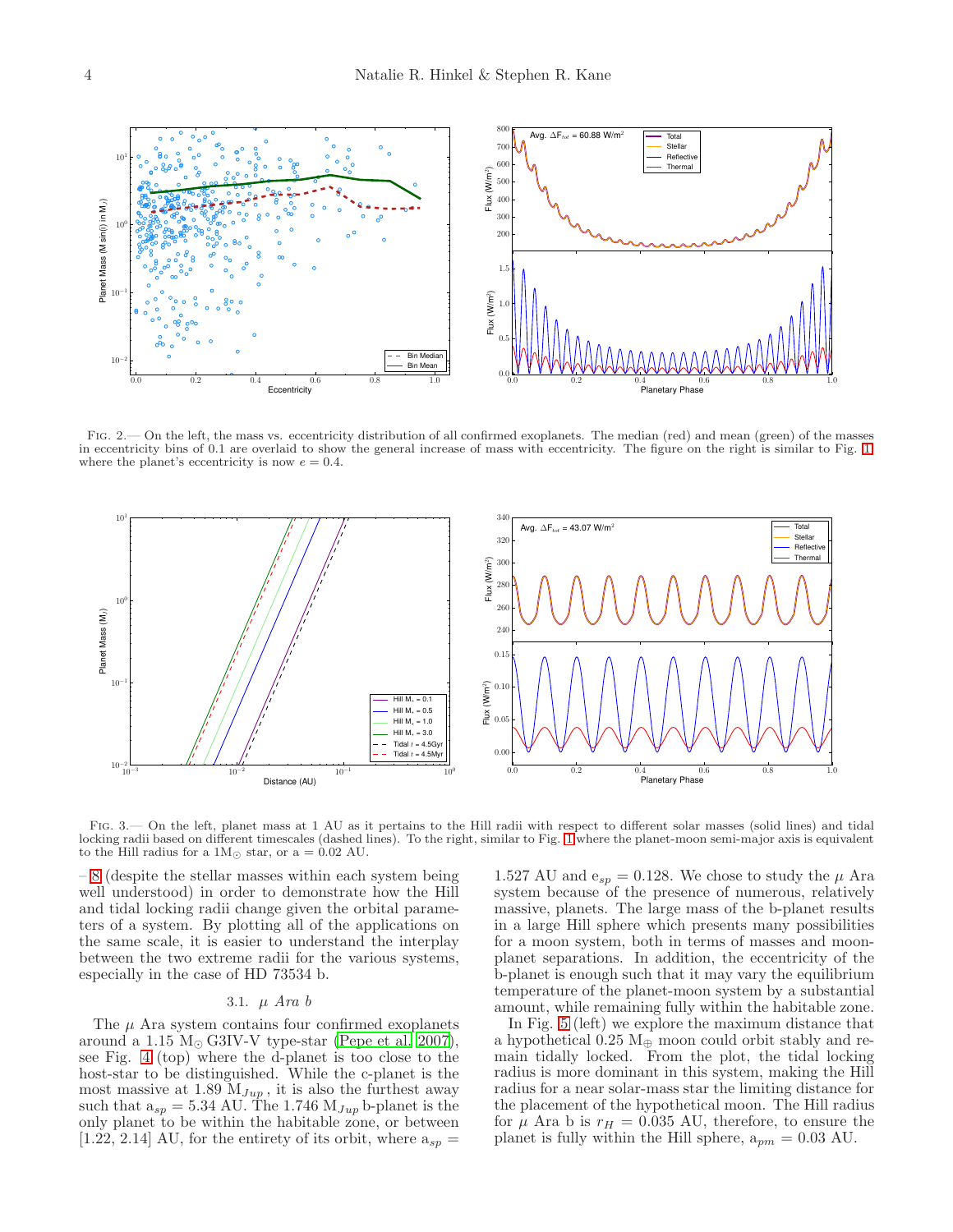

<span id="page-4-0"></span>Fig. 4.— The planetary orbits (multi planets labeled for mu Ara, where the inner d-planet is extremely close to the host-star) and habitable zone regions (shaded gray). The inner and outer HZ radii are given in the top-right corner.

The flux profile for the hypothetical moon near the Hill radius is shown in Fig. [5](#page-5-0) (right). Similar to Fig. [3,](#page-3-1) the large orbital period of the moon has a strong influence on the flux phase fluctuations. However, the non-zero eccentricity of the planet-moon system is also apparent in the flux profile, much like Fig. [2](#page-3-0) but not as exaggerated. The moon's surface experiences a minimum flux of 130 W/m<sup>2</sup> and a maximum of 256 W/m<sup>2</sup>, with the average total flux oscillating  $\sim$ 37 W/m<sup>2</sup> as the moon's phase changes.

### 3.2. *HD 28185 b*

While the HD 28185 system only contains one confirmed exoplanet [\(Minniti et al. 2009](#page-10-12)), that planet is 5.8  $M_{Jup}$  and maintains an orbit that is fully within the habitable zone at  $a_{sp} = 1.023$  AU and  $e_{sp} = 0.05$  (Table [1\)](#page-10-5). Given the mass extent of the confirmed exoplanet, we wanted to explore the theoretical moon-planet interaction within the enormous Hill sphere. However, per one of the four simplifications noted in [Heller & Barnes](#page-10-3) [\(2013\)](#page-10-3), we had to ensure that the distance between the moon and the planet was not so large that  $P_{pm} \approx P_{sp}$ . Therefore, a system with a large planet had to be found that also fell nearer the inner habitable zone boundary. In contrast to  $\mu$  Ara, HD 28185 b has a very low eccentricity, such that the flux received on the moon will be affected the most by the distance of the planet from the moon. The habitable zone around the host-star, a G5V type-star with a mass of  $0.990$  M<sub> $\odot$ </sub>, extends from  $0.95$  – 1.66 AU (Fig. [4,](#page-4-0) second from the top).

Figure  $6$  (left) is similar to Fig. [5](#page-5-0) (left) in that it examines the distance limit for a hypothetical moon as defined by either the Hill radius or the tidal locking radius for the system. Like  $\mu$  Ara, the gravitational boundary for HD 28185 b is more restricted by the Hill radius for a 1.0  $M_{\odot}$  star as compared to the tidal locking radius at  $t_L$  $= 4.5$  Gyr. The Hill radius is  $r_H = 0.039$  AU, where we define  $a_{pm} = 0.035$  AU in order to guarantee the moon is fully within the Hill radius.

In Fig. [6](#page-5-1) (right) we show the flux profile for the hypothetical moon around HD 28185 b. Because of the relatively low planetary eccentricity, the moon's orbit dominates the flux fluctuations seen on the surface. In this scenario,  $P_{pm}/P_{sp} \sim 1/11$ . The exoplanet orbiting HD 28185 is one of the largest planets that spends the entirety of its orbit within the habitable zone. Yet, despite it's large size, the thermal and reflected flux contributions,  $\sim 0.01 \text{ W/m}^2$  and  $\sim 0.05 \text{ W/m}^2$ , respectively, from this planet is nearly identical to that from  $\mu$  Ara b. Therefore, the larger average flux variations seen on the moon's surface,  $\sim 56 \text{ W/m}^2$ , are most likely due to the larger semi-major axis between the moon and the planet.

#### 3.3. *BD +14 4559 b*

Unlike the previous applications, we wanted to analyze a system that did not spend the entirety of its period within the habitable zone. We chose to analyze the BD +14 4559 system because the planet has a highly eccentric orbit,  $e_{sp} = 0.29$  and only spends 68.5% of its orbital phase within the habitable zone (Fig. [4,](#page-4-0) second from the bottom). The single confirmed exoplanet orbiting BD +14 4559 has a mass that is 1.52  $M_{Jup}$  [\(Niedzielski et al.](#page-10-13) [2009\)](#page-10-13), which places it between both the median and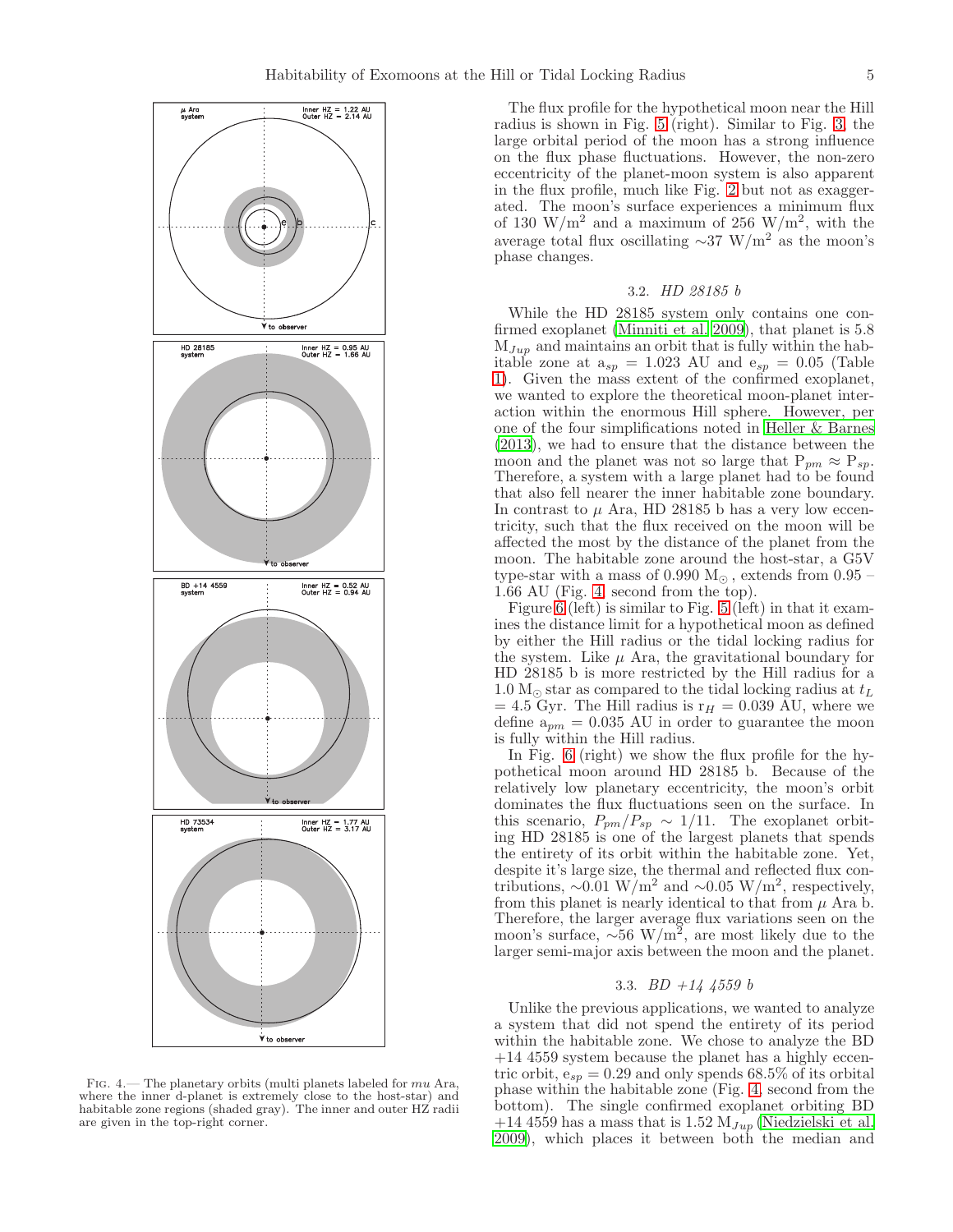

<span id="page-5-0"></span>FIG. 5.— Similar to Fig. [3](#page-3-1) (left) and Fig. [1,](#page-1-1) respectively, but for the  $\mu$  Ara b system. On the right, a Hill radius of a = 0.03 AU has been applied as the semi-major axis to a hypothetical moon around  $\mu$  Ara b with mass 10  $\times$  the mass of Ganymede = 0.25 M<sub>⊕</sub>, R<sub>m</sub> = 0.68  $\overrightarrow{R}_{\oplus}$ ,  $i = 0^{\circ}$ , and Jupiter albedo.



<span id="page-5-1"></span>FIG.  $6 -$  Similar to Fig. [5](#page-5-0) but for HD 28185 b, where the hypothetical moon is near the Hill radius at a = 0.035 AU.

mean lines in Fig. [2](#page-3-0) (left). Taking into account the observational bias in the RV technique which preferentially detects planets with small eccentricity, we expect this to be a standard eccentricity for an RV-observed planet of this mass. In this way, we could explore the flux received on the exomoon in a "standard" high-eccentricity system, despite the host planet being far from the host star for a large fraction of its orbit. The observed b-planet has an orbit at  $0.776$  AU from the  $0.86$  M<sub> $\odot$ </sub> K2V-type star (Table [1\)](#page-10-5), where the boundaries of the habitable zone fall between 0.52 and 0.94 AU.

Due to the higher eccentricity, the distance to the Hill radius is smaller than those seen in the other applications (Fig. [7,](#page-6-1) left). In contrast, the tidal locking radius has not shifted significantly, making the two radii even more discrepant. Similar to both  $\mu$  Ara b and HD 28185 b, the hypothetical moon orbiting the b-planet is most limited by the Hill radius,  $r_H = 0.015$  AU. For our purposes, we place the hypothetical  $0.25 \text{ M}_{\oplus}$  moon at a distance of  $a_{pm} = 0.01 \text{ AU}.$ 

The closer proximity of the hypothetical moon to the planet means that  $P_{pm}/P_{sp} \sim 1/27$ , as shown in Fig. [7](#page-6-1) (right). The shorter moon orbital period is most likely the cause of the smaller average total flux fluctuation,  $\sim$ 23 W/m<sup>2</sup>. As a result, the relatively large planetary eccentricity dominates the flux profile, which swings from  $241 \text{ W/m}^2$  to 63  $\text{W/m}^2$ .

### 3.4. *HD 73534 b*

Out of the +440 confirmed RV planets with planet mass and eccentricity measurements, only 35 of them had a Hill radius at a further distance than the tidal locking radius, using our moon with  $10 \times$  the mass of Ganymede =  $0.25 \text{ M}_{\oplus}$  and  $t_L = 4.5 \text{ Gyr}$ . Comparatively, when the same test was run for a moon with  $M_m = 10$  $M_{\oplus}$ , there were 44 planets with a smaller tidal locking ra-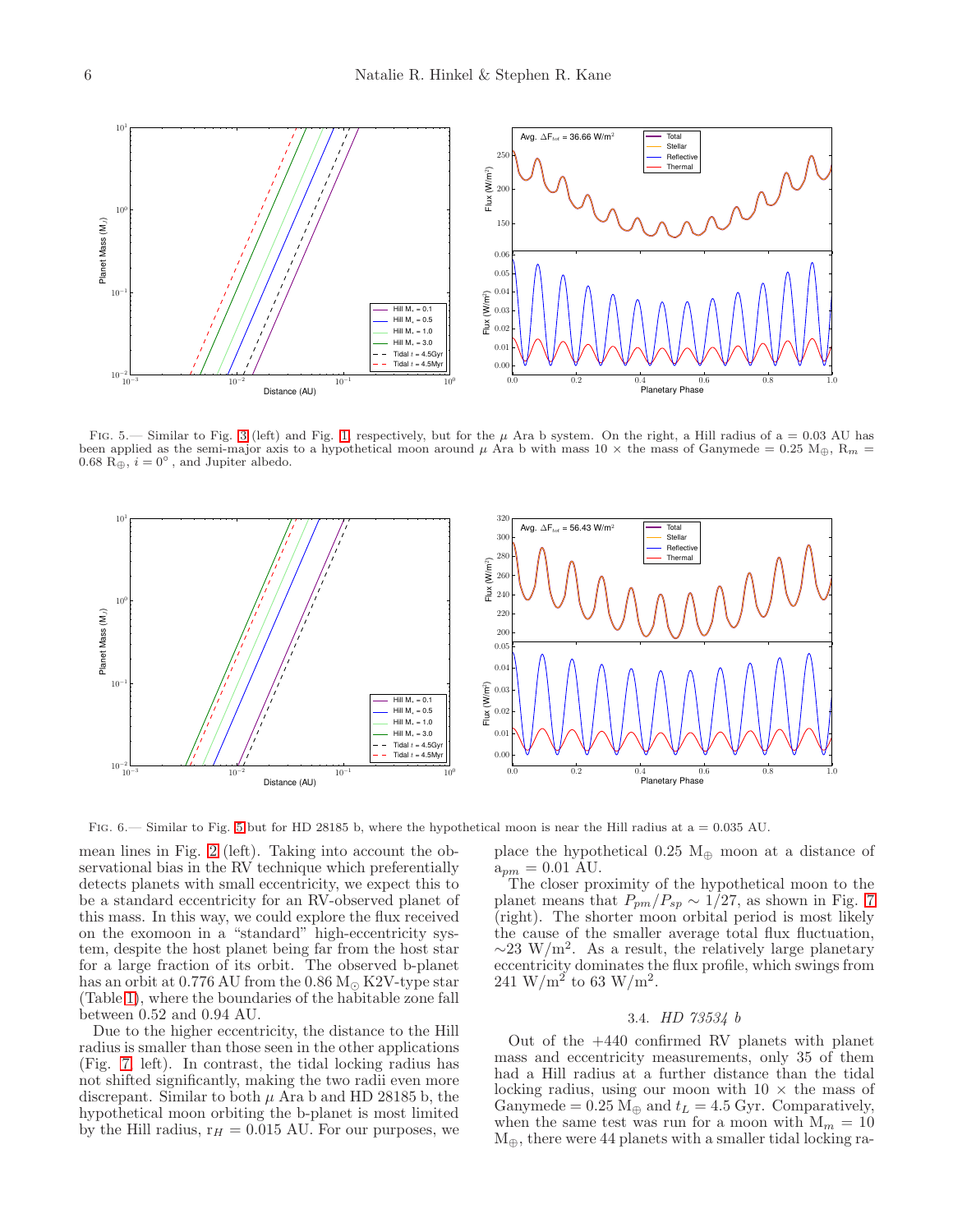

<span id="page-6-1"></span>Fig. 7.— Similar to Fig. [5](#page-5-0) but for BD +14 1559 b, which spends ∼68.5% of it's orbital phase in the habitable zone [\(Kane & Gelino](#page-10-14) [2012\)](#page-10-14), with the hypothetical moon is near the Hill radius at  $a = 0.01$  AU.

dius. Out of the 35 super-Ganymede-moon systems, only 3 of them spent any part of their orbit within the habitable zone: HD 4732 c (70%), HD 73534 b (62.7%), and HD 106270 b (20.7 %). The habitable zone boundaries for HD 4732 c were [4.18, 7.49] AU, which we believed placed the exoplanet too far from the host-star such that the heat from gravitationally-induced shrinking of the gaseous planet was no longer negligible. Similarly, HD 106270 b spent such a small percentage of its orbit in the habitable zone that we felt the planet and moon would be too cold. Therefore, we have investigated HD 73534 b [\(Valenti et al. 2009\)](#page-10-15), which is a 1.104  $M_{Jup}$  planet orbiting a 1.23 M<sub>☉</sub> G5IV-type star at  $a_{sp} = 3.068$  AU and  $e_{sp} = 0.074$  (Fig. [4,](#page-4-0) bottom).

Figure [8](#page-7-0) (left) confirms that the tidal locking radius with  $t_L = 4.5$  Gyr is smaller than the Hill radius for a solar-type star, 0.055 AU and 0.062 AU, respectively. Therefore, we have placed the hypothetical moon at a distance of  $a_{pm} = 0.05$  AU from the host-planet, to ensure that the moon is well within the tidal locking limits.

The flux profile for HD 73534 b is shown in Fig. [8](#page-7-0) (right), where  $P_{pm}/P_{sp} = 1/13$ , due to the large planetmoon semi-major axis. However, while the  $a_{pm}$  for this system is the largest that we've investigated, it is tempered by the fact that  $a_{sp} = 3.068$  AU, which is also the largest planetary semi-major axis within our applications. Therefore, we do not see the large average total flux fluctuation on the surface of the moon,  $\sim 15 \text{ W/m}^2$ , as seen in Fig. [6](#page-5-1) (right). The maximum flux experienced by the moon's surface in this system is  $108 \text{ W/m}^2$ , while the minimum is 69 W/m<sup>2</sup>.

# 4. EXOMOON HABITABILITY

<span id="page-6-0"></span>We have calculated the flux phase curves for hypothetical moons based on the mean flux received on the surface. The total irradiation may be translated into a variety of surface conditions, depending on the specifics of the moon's atmosphere, such as: composition, pressure, circulation, wind speeds, etc. [\(Kasting et al. 1993;](#page-10-9) [Selsis et al. 2007\)](#page-10-16). In this section we examine the potential habitability of the hypothetical exomoons in the four

application systems as well as more extreme scenarios in which the planetary host may affect the temperature of the hypothetical moon.

## 4.1. *Four Physical Systems*

It could be said with some confidence that the incident flux gradient from the equator to the poles of the moon result in significantly lower equilibrium temperature at the pole. This idea holds regardless of the invoked climate model, especially given that we defined the incident angle between the moon and the planet as  $i = 0$ <sup>o</sup> for all system applications. However, the complicated, multi-parameter climate model's dependencies make it necessary to use the incident flux as a first-order approximation for the thermal equilibrium temperature of a black body at thetop of the moon's atmosphere.

We determine the habitability of the hypothetical exomoons described in §[3](#page-2-1) by utilizing the methodology applied by [Kane & Gelino \(2012](#page-10-14)). They first determined the inner and outer edges of the habitable zone based on the runaway greenhouse and maximum greenhouse effects [\(Underwood et al. 2003\)](#page-10-17). Then, recognizing the limited amount of information regarding the atmosphere and surface of the exoplanet (in this case exomoon), they calculated a possible range for the equilibrium temperature based on the heat redistribution of the atmosphere. For example, if the atmosphere is assumed to be 100% efficient, the equilibrium temperature is defined as:

$$
T_{100\%} = \left(\frac{L_{\star} (1 - \alpha_p)}{16 \pi \sigma r^2}\right)^{\frac{1}{4}},\tag{3}
$$

where  $r$  is the distance between the star and the planetexomoon system. In comparison, if the atmosphere is not at all efficient in redistributing the heat, such that there is a hot day-side, then  $T_{0\%} = T_{100\%} \times 2^{-1/4}$ . See [Kane & Gelino \(2012](#page-10-14)) for more discussion.

In Table [2](#page-10-18) we give the thermal equilibrium temperature range corresponding to both  $T_{100\%}$  and  $T_{0\%}$  at the inner and outer edges of the habitable zone using [Kopparapu et al. \(2013](#page-10-10)) for all four of our application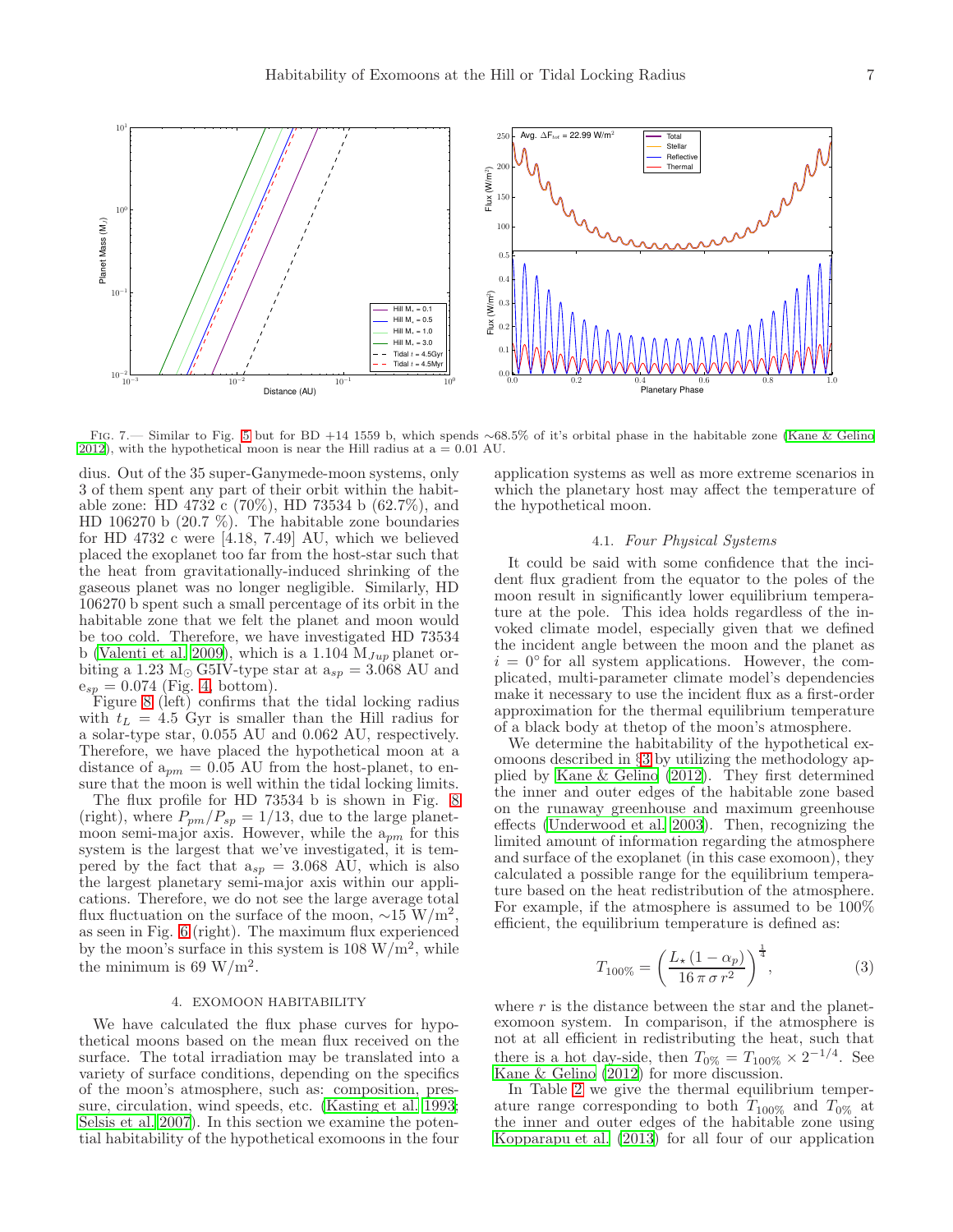

<span id="page-7-0"></span>Fig. 8.— Similar to Fig. [5](#page-5-0) but for HD 73534 b, which spends ∼62.7% of it's orbital phase in the habitable zone [\(Kane & Gelino 2012](#page-10-14)), where the hypothetical moon is near the tidal locking radius at  $a = 0.05$  AU.

systems. We note that the habitable zone regions for smaller-size planet and moons are slightly different than those calculated here, although not significantly. The equilibrium temperature was calculated from the stellar flux, such that  $T_{eq} = (F_s/\sigma)^{1/4}$ , which by far dominates the sources of flux received on the moon's surface.

We have included the average, minimum, and maximum flux and thermal temperatures for the hypothetical moon in each system within the table, as a comparison to the habitable zone equilibrium temperature boundaries. The average equilibrium temperature of the moon around HD 28185 b is warmer than the inner habitable zone boundaries defined by a 100% efficient atmospheric heat redistribution. In comparison, the moons orbiting BD  $+14$  4559 b and HD 73534 b are too cold for a  $0\%$ efficiency rate, but have an average thermal temperature within the range for 100% redistribution efficiency. The hypothetical moon surrounding  $\mu$  Ara b is the only moon with an average equilibrium temperature that falls within the inner and outer habitable zone boundaries for both extremes in the atmospheric heat redistribution.

The differentiation in average equilibrium temperature between the four systems is most likely due to the fractional time that HD 73534 b spends within the habitable zone which, according to [Kane & Gelino \(2012\)](#page-10-14), is ∼62.7% of its orbital phase. In addition, the moon's semi-major axis is  $+1.4$  times the distance from the planet as compared to the other systems. The large distances from both the star and the planet significantly reduce the radiation experienced on the moon's surface. However, if the hypothetical moon has an atmosphere that is relatively proficient at distributing the heat, then the moon's average thermal equilibrium temperatures are habitable, even if this host-planet isn't within the habitable zone 100% of the time. For all the cases we've examined, the hypothetical exomoon at the tidal locking radius around HD 73534 b is the only exomoon whose equilibrium temperature range lies fully within any of the habitable zone boundaries, in this case, for a fully efficient heat redistribution.

As was discussed in §[2.3,](#page-2-0) large planetary eccentricities

give rise to substantial ranges in the equilibrium temperature. The extreme thermal temperatures experienced on the moon around BD +14 4559 b, where  $e_{sp} = 0.29$ , make it inhabitable no matter the heat distribution efficiency and despite the average thermal temperature. For a fully efficient heat redistribution, the thermal temperature of the moon reaches a maximum temperature that is ∼8K above the inner habitable zone limit and a minimum thermal temperature ∼1K below the outer habitable zone limit. In this scenario, the increased flux received by the exomoon at the time of the planet's periastron was not counterbalanced by the fact that the planet only spends ∼68.5% of it's orbital phase within the habitable zone [\(Kane & Gelino 2012\)](#page-10-14). As a result, the exomoon experiences an equilibrium temperature swing that spans the entire range of the inner and outer habitable zone limits for a fully efficient heat redistribution. When the atmosphere is 0% efficient, the exomoon is in general too cold to be habitable, such that the maximum temperature lies is nearly exactly halfway between the inner and outer habitable zone boundaries (see Table [2\)](#page-10-18).

We find that for HD 28185, the maximum equilibrium temperatures for the hypothetical moon are above,  $\sim$  13 K, the inner habitable zone boundaries at 100% efficiency. However, the thermal temperature range is fully encompassed in the inner and outer habitable zone boundaries for 0% efficiency. In contrast, the moons around  $BD +14 4559 b$  and  $HD 73534 b$  have equilibrium temperatures more closely aligned with an atmosphere that is completely efficient at redistributing heat. The thermal temperature ranges experienced by both moons are almost fully within the inner and outer habitable zone boundary at 100% heat redistribution. It is only the exomoon orbiting around  $\mu$  Ara b that is too hot when there is fully efficient heat redistribution (maximum thermal temperature 5 K above the inner habitable zone) and also too cold when there is no heat redistribution (minimum thermal temperature 9 K below the outer habitable zone). In other words, the thermal equilibrium temperatures would fall within the inner and outer habitable zone boundary for a heat redistribution between 0–100%.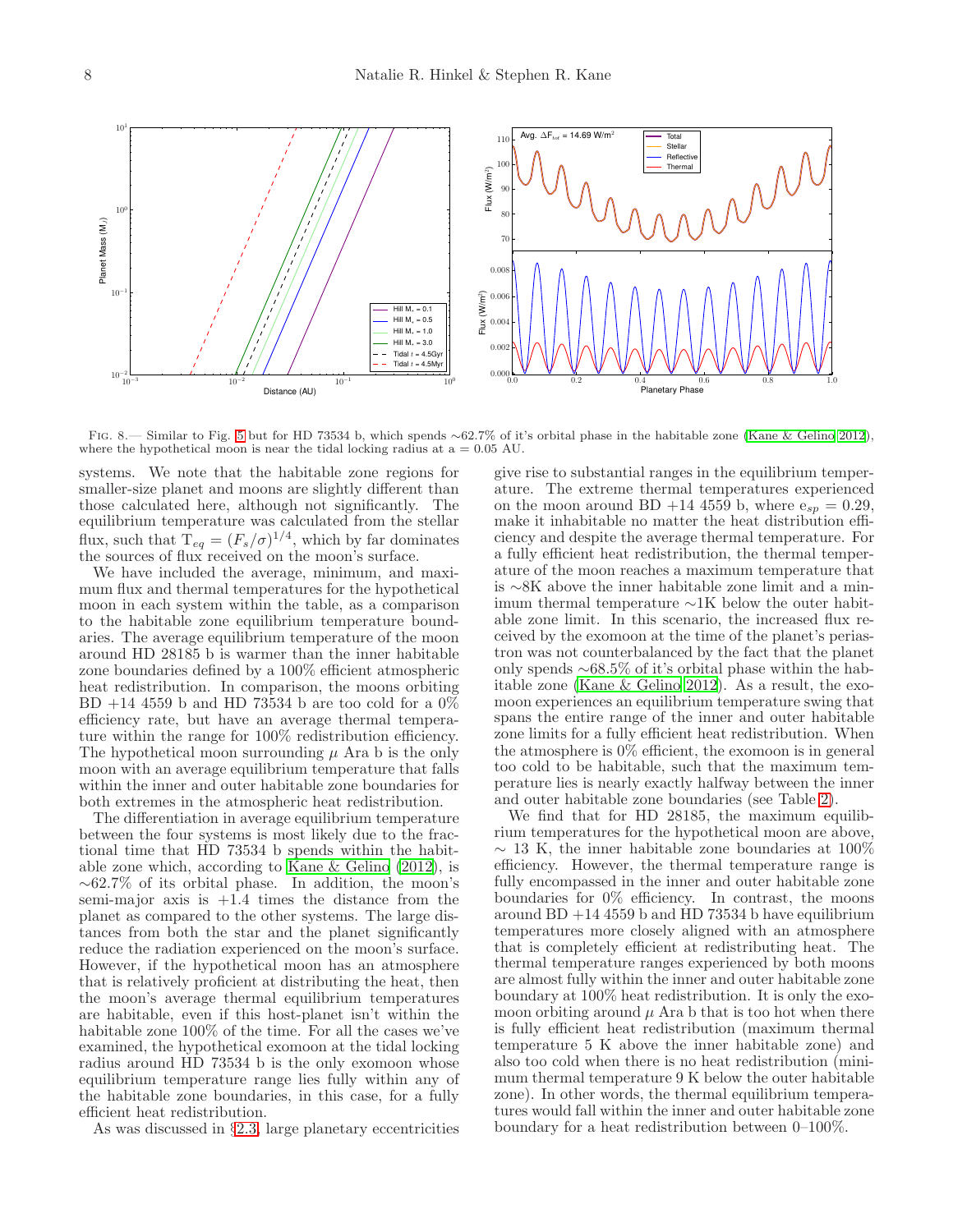We have analyzed four physical systems with hypothetical moons near the Hill or tidal locking radius. By examining the thermal equilibrium temperature range imposed by the geometry of the system, namely the minimum, maximum, and average, we find that the equilibrium temperature of the moons fall within habitable limitations during two scenarios. The first scenario occurs when the host-planet is fully within the habitable zone and the heat redistribution on the moon is relatively inefficient  $( $50\%$ ). Second, the moon is habit$ able when the host-planet spends only a fraction of its phase in the habitable zone and the heat redistribution on the moon is closer to 100% efficiency. In those cases where the equilibrium temperature extrema brought on by high planetary eccentricity cannot be subdued by less time (or orbital phase) in the habitable zone, the exomoons may not be habitable. By looking specifically at exomoons at the furthest stable/locked radii from the host-planet, we have placed an upper bound on the range of expected thermal equilibrium temperature profiles for rocky moons.

### 4.2. *Extreme Flux Contributions*

The thermal equilibrium temperature of an exomoon is affected by the both the host-star and -planet. However, there are a number of extreme scenarios that would maximize the received flux on the moon and consequently increase its equilibrium temperature towards habitability. If we were to change the parameters of the starplanet-moon system, then an increased stellar luminosity or planetary radius would bolster the thermal temperature of the exomoon. Decreasing the distance between the planet-moon system and the star, or even the distance between the planet and the moon, would also have a similar effect. In addition, if we allowed the exomoon's eccentricity to become non-zero, then there would be an increase in tidal heating between the planet and the moon [\(Heller & Barnes 2013](#page-10-3)).

However, given the confines of our study which has been to analyze physical, stable star-planet systems where the hypothetical moons are located relatively far from the host-planet, then we are left with few ways in which to maximize the equilibrium temperature of the exomoon from contributions by the host-planet. If the planet was relatively young and enriched with radioactive isotopes (such as  $^{26}$ Al or  $^{60}$ Fe), then the temperature of the planet would be greatly elevated to the point where volatiles were evaporated from the surface [\(Grimm & McSween 1993\)](#page-10-19). The exomoon would experience this thermal planetary increase to the power of four via the flux, however, the short-lived nature of the isotopes would mean that the planet and exomoon would cool after ∼1 Myr. A giant impact colliding with the planet may also have a similar effect, i.e. causing the planet's temperature to drastically rise, perhaps through the release of magma, but then eventually cool with time. Another scenario depends on whether the planet is tidally locked to the star, creating a distinct bright and dark side. The thermal flux received by the exomoon would be increased if the orbital angle of the exomoon was adjusted in such a way as to maximize the contribution of the bright side's significantly warmer (as opposed to the dark side's) thermal irradiation onto the exomoon. Finally, changing the albedo of planet would

alter both the thermal and reflected planetary flux contribution onto the exomoon, for example by a large impact or on a terrestrial planet via volcanic eruptions or vegetation. Through these more extreme scenarios, the host planet alone may raise the equilibrium temperature of the exomoon towards habitability, although either for relatively short periods of time or through less significant contributions.

#### 5. FUTURE DETECTIONS

<span id="page-8-0"></span>Detection of exomoons is one of the next thresholds to be traversed in exoplanetary science. However, the presence of an exomoon within a planetary system will produce a negligible effect in most current detection techniques. For all four applications described in §[3,](#page-2-1) the center-of-mass of the planet-moon system lies inside the radius of the planet itself. Thus, detection via radial velocity or astrometry effects is impractical due to its negligible effect on the host star. Microlensing has also been proposed by [Han \(2008\)](#page-10-20) as a method to search for exomoons. However, this technique is most sensitive to moon-planet distances beyond 0.05 AU for a Jupitermass planet, which is outside the separation range we consider. Additionally, the lack of follow-up opportunities presented by microlensing discoveries makes characterization of those moons difficult.

Comparatively, the transit technique is one method which may present opportunities to search for detectable exomoon signatures in the near future. Attempts to use transits are already underway using the Kepler data [\(Kipping et al. 2012,](#page-10-0) [2013\)](#page-10-21), although these searches are restricted to the relatively short orbital periods where the detections are more frequent. We investigated the potential transit parameters for the §[3](#page-2-1) applications by calculating the expected transit probability, duration, and depth for an edge-on planetary orbital orientation, shown in Table [3.](#page-10-22)

There are many possible locations for the moon, with respect to planet, during a transit. Each location has its own distinct signature, some of which blend with the transit of the host planet [\(Kipping 2011](#page-10-23)). We have examined the epoch when the planet and moon are at a maximum angular separation, such that the moon either leads or trails the planet, when calculating the separation between the transits, also shown in Table [3.](#page-10-22) In most cases, there will be times when the planet and the moon have completely separate transits across the face of the host star. The exception to this is  $BD +14 4559 b$ , where the smaller orbital period of the planet results in an transit overlap between the planet and moon, though they are at maximum angular separation.

Future prospects for detection of exomoon transits are exceedingly difficult and will require photometric precision better than  $10^{-5}$ . As shown in Table [3,](#page-10-22) the predicted transit depths of the moons push heavily against the boundaries of what is achievable with current ground and space-based instruments. Some of the best cases for high precision studies will be instances of planets discussed in this paper: giant planets orbiting bright host stars, which would present unique opportunities if found to transit. Improving the measured orbits of long-period planets specifically in the habitable zone is already being undertaken by a number of projects, such as the Transit Ephemeris Refinement and Monitoring Survey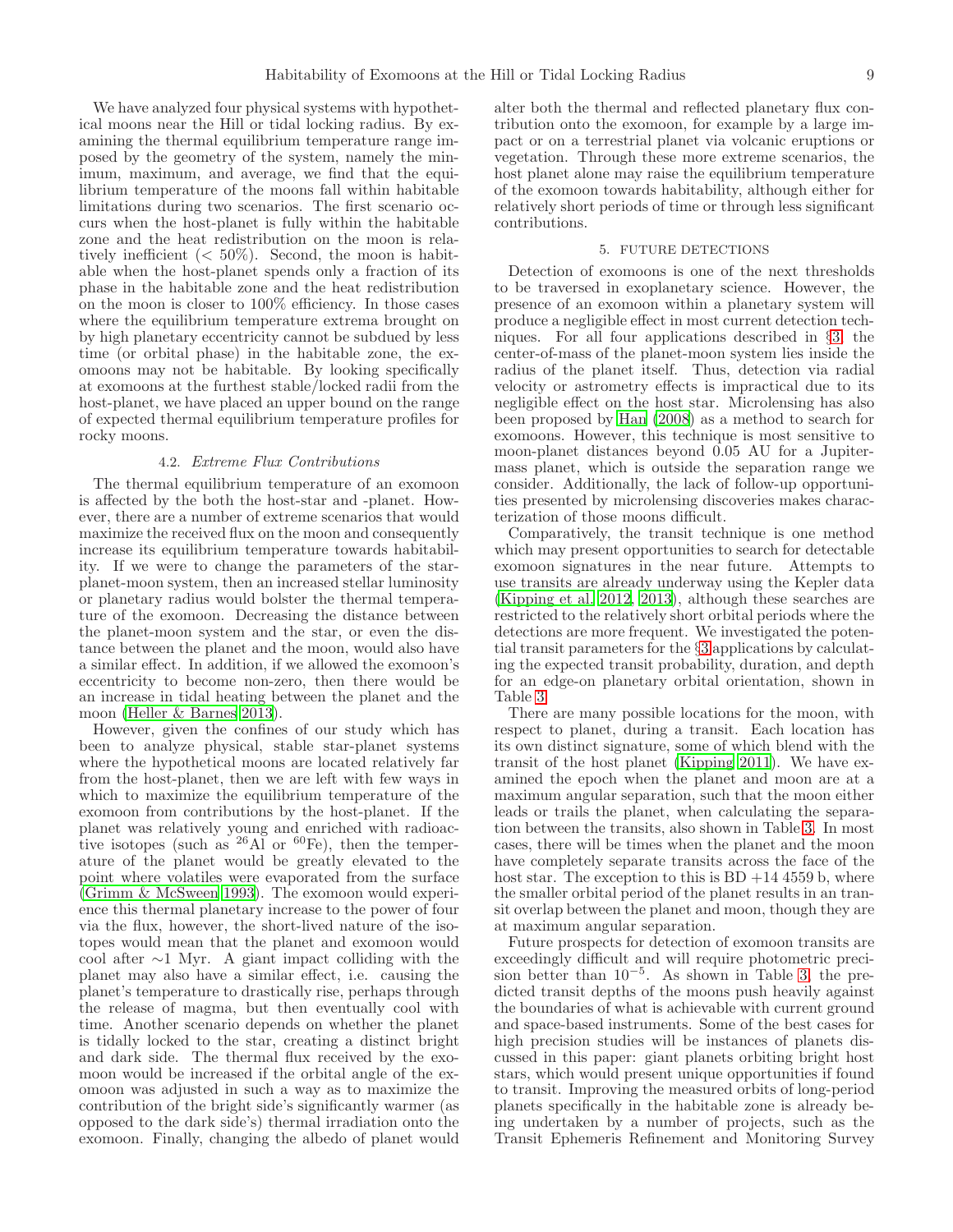(TERMS), with an aim of detecting transits of known exoplanets [\(Kane et al. 2009](#page-10-24); [Wang et al. 2012\)](#page-10-25). A concerted effort to search the moons around HZ giant planets will therefore likely need to await future generation telescopes, such as the European Extremely Large Telescope, the Thirty Meter Telescope, the Giant Magellan Telescope, and the James Webb Space Telescope.

## 6. SUMMARY

<span id="page-9-0"></span>In order to better understand the potential habitability of exomoons, we have simulated the flux phase curves of a hypothetical exomoon orbiting an exoplanet for the duration of one planetary orbit. Our calculations employed the technique used by [Heller & Barnes \(2013\)](#page-10-3) to best estimate the heat contribution by the host-star as well as the host-planet, where the moon receives radiation from the planet that is both thermal and reflected. Given that eccentricity tends to increase with planetary mass, as has been noted in the sample of confirmed RV exoplanets, we analyzed the effect of a large eccentricity on the moon's flux phase profile. For relatively large eccentricities ( $e_{sp} > 0.2$ ), the changing distance between the host-planet and star dominates the orbit of the moon around the planet and significantly varies the equilibrium range on the moon. Finally, we examined the limit between the Hill and tidal locking radii, since the proximity of the exomoon to the planet has a large impact on the radiation seen from the star and planet.

The point of this study is to quantitatively show the contributions to the flux on an exomoon in a system with a massive planet, which will be common, but has yet to be thoroughly examined. While we have explored systems with moons at their largest stable distance from their host planet, let us assess the other extrema with respect to our Example system. The Roche limit in the Example (see  $\S 2.1$ ) is roughly 0.001 AU for a rigid satellite/moon. As per the rest of our paper in order to err on the side of caution, this places the moon at  $a_{pm}$  = 0.006 AU. However, the smallest stable distance for the moon is less than two times the distance that we originally used in our example, where  $a_{pm} = 0.01$  AU. Given that our Example system had a planet that was on the lower end of the masses and therefore a smaller Roche limit, the planetary contribution to the exomoon will always be relatively low when analyzing the averages, as we have done here. However, that does not mean that the planetary contributions are negligible to the overall flux experienced at the top of the moon's atmosphere – see [Heller & Barnes \(2013\)](#page-10-3), their Figs. 7, 11, and 12. Instead, our model takes into account the extrema experienced on the exomoon, over all latitudes and longitudes and throughout the orbit of the moon about the star. While we average them in order to determine the average flux, the minimums and maximums experienced on the exomoon affect the overall average flux which result in more accurate simulations.

We applied our analysis to four physical systems:  $\mu$ Ara b, HD 28185 b, BD +14 4559 b, and HD 73534 b, where we simulated the same moon in each system at it's Hill or tidal locking radius, whichever was more limiting. Despite the larger, brighter host star for  $\mu$  Ara b and smaller semi-major axis between the planet and the moon, we found that the average equilibrium for the exomoon around HD 28185 b was higher due to the closer proximity of the star to the planet. These two exomoons, plus the moon around  $BD +14 4559 b$ , experienced fluxes which were noticeably higher with respect to the moon around HD 73534 b. We find the fractional orbital phase (∼62.7%) that HD 73534 b spent in the habitable zone, coupled with the large semi-major axis between the moon and the planet, led to much lower fluxes on the moon.

We analyzed the habitability of the hypothetical moons around the four application systems by invoking a firstorder approximation for the thermal temperature using the stellar flux only. In lieu of a multi-parameter climate model, we determined a range of temperatures for each exomoon based upon the heat redistribution efficiency of the surface, varying from 0-100% efficiency. The average temperature for the HD 28185 b exomoon with 100% efficiency fell outside the inner habitable zone. The temperature ranges of the moons around  $\mu$  Ara b and HD 28185 b were better suited for a less efficient heat redistribution, although the minimum temperature still fluctuated below the outer habitable zone temperature in the case of  $\mu$  Ara. The temperatures experienced on the BD +14 4559 b exomoon were far too cold for 0% heat efficiency, but were better encompassed by a 100% heat efficiency. Out of all four systems, the exomoon around HD 73534 b was the only instance where the entire temperature range was within the habitable zone boundary for a fully efficient heat redistribution. Therefore, we conclude that exomoons that traverse outside of the habitable zone require a redistribution efficiency close to 100% in order to be habitable. In addition, if the host-planet were to undergo more extreme conditions, such as radiogenic heating, giant impact, or a change in its albedo, or if the angle of the moon-orbit was preferential to the bright-side of a tidally locked planet, then the exomoon may achieve temperatures more favorable to habitability.

Because of the relatively small size of the exomoon in comparison to the host-star and -planet, the majority of exoplanetary detection techniques are not applicable. Observing transiting exoplanets may be the most optimistic method for discovering an exomoon, to-date. However, in order to be successful, this method relies upon a specific geometry between the planet and moon during transit (maximum angular separation) as well as extremely high photometric precision. Fortunately, systems similar to the applications we've explored, with giant planets orbiting bright stars, may be the the most likely candidates for detecting an exomoon.

#### ACKNOWLEDGEMENTS

<span id="page-9-2"></span>The authors acknowledge financial support from the National Science Foundation through grant AST-1109662. This work has made use of the Habitable Zone Gallery at hzgallery.org. The authors would like to thank René Heller for use of his publicly accessible and well documented code, *exomoon.py*, as well as his useful suggestions and insight. NRH thanks CJ Messinger, Esq., for his inspiration and CHW3 for his support.

<span id="page-9-1"></span>Barnes, J. W., & O'Brien, D. P. 2002, ApJ, 575, 1087 Domingos, R. C., Winter, O. C., & Yokoyama, T. 2006, MNRAS, 373, 1227